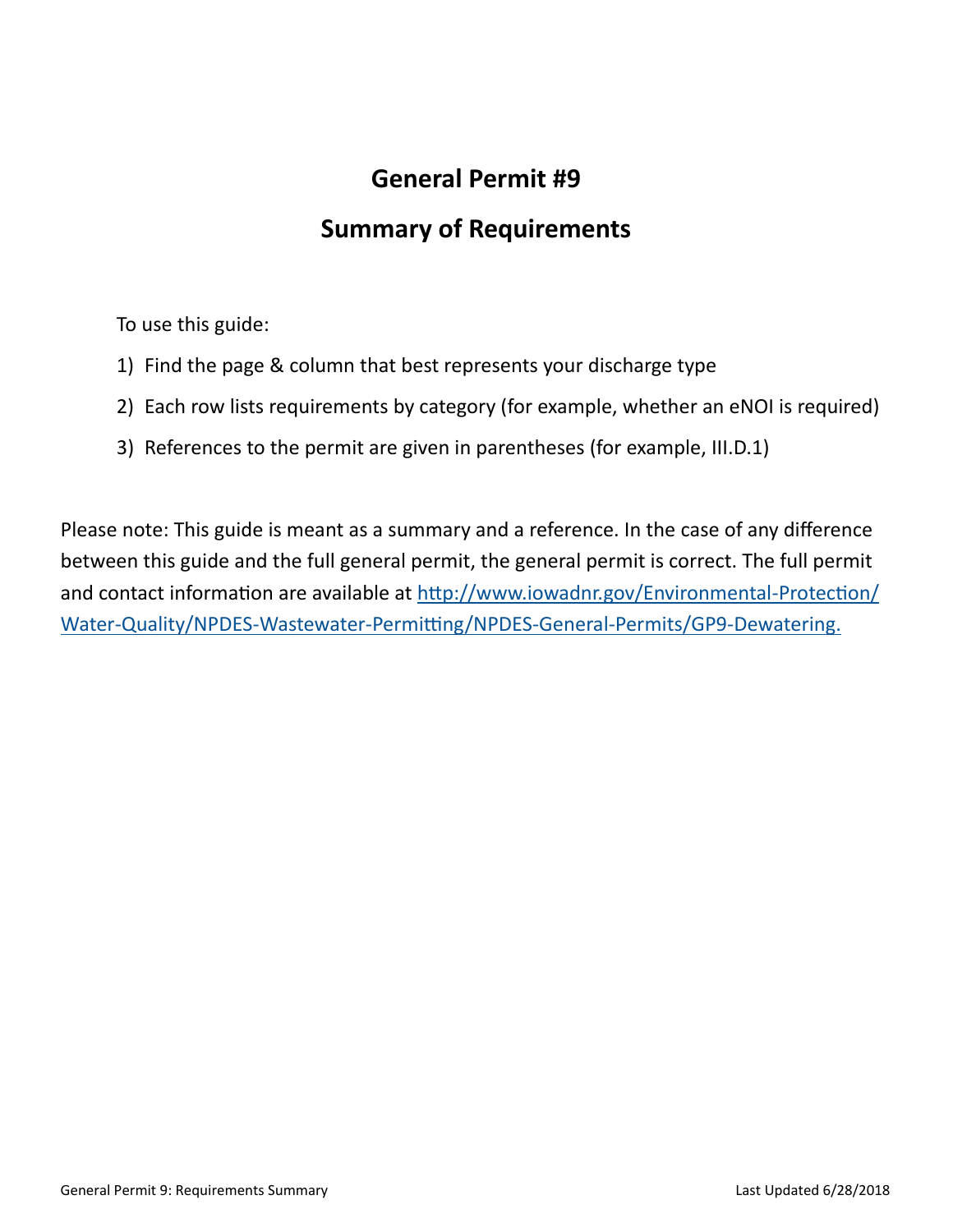| <b>GROUND SURFACE DISCHARGE</b><br><b>Requirements for dewatering discharges</b> |                                                                                                                                                                                                                                               |                                                                                                                                                                                                    |  |
|----------------------------------------------------------------------------------|-----------------------------------------------------------------------------------------------------------------------------------------------------------------------------------------------------------------------------------------------|----------------------------------------------------------------------------------------------------------------------------------------------------------------------------------------------------|--|
| <b>Category</b>                                                                  | Pollutants due to soil and groundwater<br>contamination not expected                                                                                                                                                                          | <b>Contamination expected and discharge</b><br>will leave the property                                                                                                                             |  |
| eNOI required?                                                                   | No eNOI (III.B.1)                                                                                                                                                                                                                             | Yes (III.B.2)                                                                                                                                                                                      |  |
| Antidegradation<br>required?                                                     | <b>No</b>                                                                                                                                                                                                                                     | No                                                                                                                                                                                                 |  |
| <b>Coverage duration?</b>                                                        | 1st day of discharge through last day of<br>discharge (III.C.1)                                                                                                                                                                               | Dates given on eNOI (III.C.2)                                                                                                                                                                      |  |
| <b>Operating</b><br>requirements                                                 | - No discharge to saturated soils<br>No discharge to slopes >=5%<br>No discharge to frozen or snow-covered<br>ground unless infeasible<br>Minimize ponding<br>Prevent or minimize erosion<br>(III.D)                                          | No discharge to saturated soils<br>No discharge to slopes >=5%<br>No discharge to frozen or snow-covered<br>ground unless infeasible<br>Minimize ponding<br>Prevent or minimize erosion<br>(III.D) |  |
| <b>DwPPP</b>                                                                     | <b>No</b>                                                                                                                                                                                                                                     | No                                                                                                                                                                                                 |  |
| Monitoring                                                                       | Daily visual monitoring (see Attachment 5)<br>Document in writing unless residential<br>construction under 1 acre<br>(III.E)                                                                                                                  | Daily visual monitoring (see Attachment 5)<br>(III.E)                                                                                                                                              |  |
| <b>Reporting</b>                                                                 | Only submit reports if requested by DNR<br>(III.F)                                                                                                                                                                                            | Only submit reports if requested by DNR<br>(III.F)                                                                                                                                                 |  |
| <b>Recordkeeping</b>                                                             | Keep records of:<br>- Start and end dates<br>- Volume discharged<br>- Location<br>- Visual monitoring<br>- Any analyses performed<br>Retain records for 3 years<br>(III.G)<br>Not required for residential construction sites<br>under 1 acre | Keep records of:<br>- Start and end dates<br>- Volume discharged<br>- Location<br>- Visual monitoring<br>- Any analyses performed<br>Retain records for 3 years<br>$\vert$ (III.G)                 |  |

## **Determining PotenƟal for Soil or Groundwater ContaminaƟon (Part II)**

- Determining potential for contamination is the responsibility of the permittee
- If the site does not have a history of industrial or commercial use, and there is no obvious reason to expect contamination, the permittee may presume that contamination does not exist
- The permittee may use Attachment 3 of permit to document the initial inquiry into contamination.
- The permittee may sample soil and groundwater, but is not required to.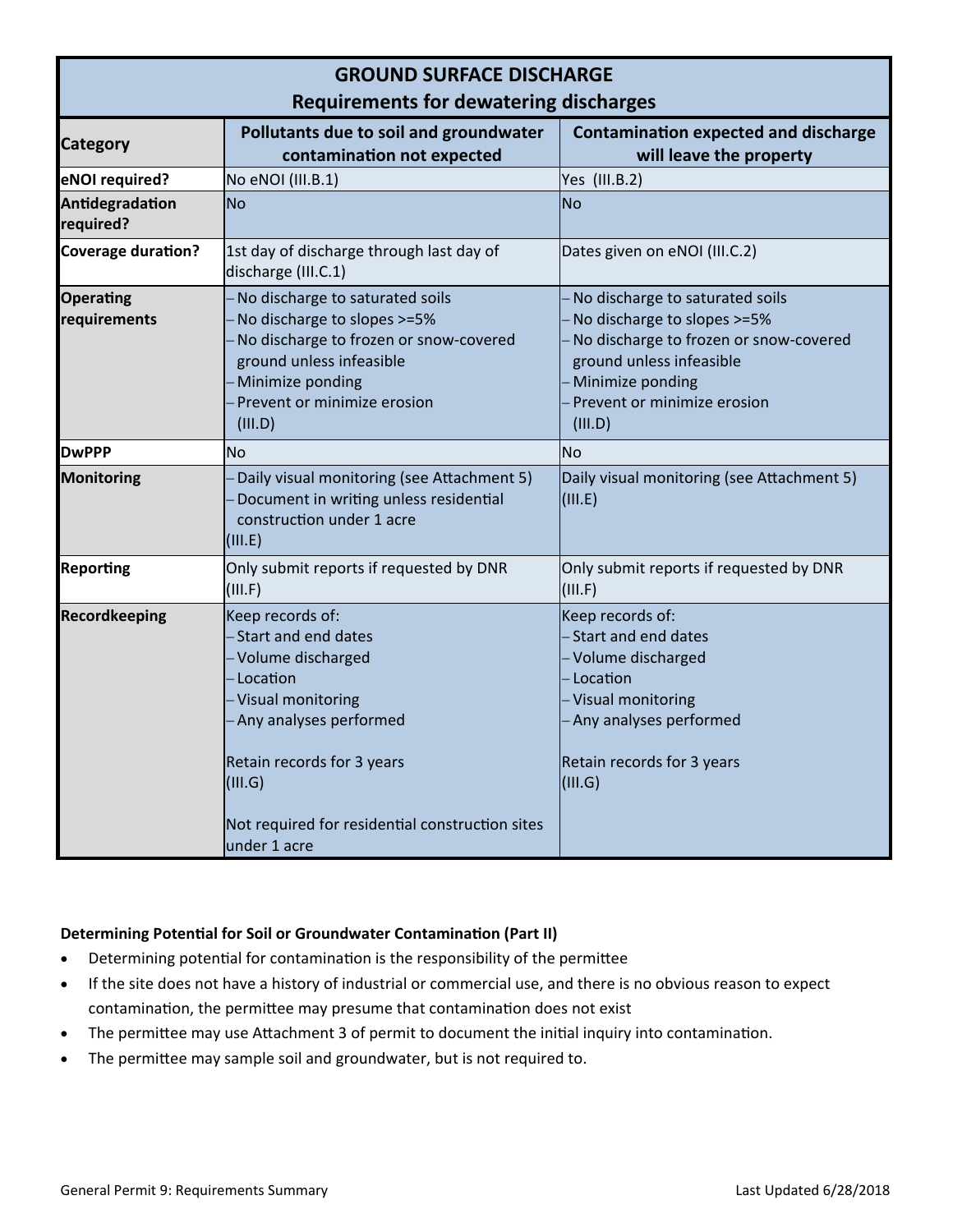| <b>SURFACE WATER DISCHARGE</b>                |                                                                                                                                                                                                                                                                                                                                                                                                                                                                                   |                                                                                                                                                                                                                                                                                                                                                                                                                                                                                 |  |
|-----------------------------------------------|-----------------------------------------------------------------------------------------------------------------------------------------------------------------------------------------------------------------------------------------------------------------------------------------------------------------------------------------------------------------------------------------------------------------------------------------------------------------------------------|---------------------------------------------------------------------------------------------------------------------------------------------------------------------------------------------------------------------------------------------------------------------------------------------------------------------------------------------------------------------------------------------------------------------------------------------------------------------------------|--|
| <b>Requirements for dewatering discharges</b> |                                                                                                                                                                                                                                                                                                                                                                                                                                                                                   |                                                                                                                                                                                                                                                                                                                                                                                                                                                                                 |  |
| <b>Category</b>                               |                                                                                                                                                                                                                                                                                                                                                                                                                                                                                   | Pollutants expected < water quality standards Pollutants expected > water quality standards                                                                                                                                                                                                                                                                                                                                                                                     |  |
| eNOI required?                                | No eNOI (IV.B.1)                                                                                                                                                                                                                                                                                                                                                                                                                                                                  | Yes (IV.B.2)                                                                                                                                                                                                                                                                                                                                                                                                                                                                    |  |
| Antidegradation<br>required?                  | <b>No</b>                                                                                                                                                                                                                                                                                                                                                                                                                                                                         | Yes, if discharge will reach a water of the U.S.                                                                                                                                                                                                                                                                                                                                                                                                                                |  |
| Coverage duration?                            | 1st day of discharge through last day of<br>discharge (IV.E.1)                                                                                                                                                                                                                                                                                                                                                                                                                    | Dates given on eNOI (IV.E.2)                                                                                                                                                                                                                                                                                                                                                                                                                                                    |  |
| <b>Operating</b><br>requirements              | Avoid direct discharge to surface water<br>unless infeasible<br>- Avoid discharges to storm sewers or tile<br>lines unless infeasible<br>Prevent erosion<br>-Use BMPs to prevent contamination<br>Discharge must be free from:<br>-Sludge deposits<br>- Floating materials that will create a nuisance<br>Materials producing objectionable color,<br>odor, etc.<br>- Toxics in toxic amounts<br>-Substances that would produce undesirable<br>or nuisance aquatic life<br>(IV.F) | - Avoid direct discharge to surface water<br>unless infeasible<br>Avoid discharges to storm sewers or tile<br>lines unless infeasible<br>Prevent erosion<br>Use BMPs to prevent contamination<br>Discharge must be free from:<br>- Sludge deposits<br>Floating materials that will create a nuisance<br>Materials producing objectionable color,<br>odor, etc.<br>- Toxics in toxic amounts<br>-Substances that would produce undesirable<br>or nuisance aquatic life<br>(IV.F) |  |
| <b>DwPPP</b>                                  | <b>No</b>                                                                                                                                                                                                                                                                                                                                                                                                                                                                         | Yes (IV.G)                                                                                                                                                                                                                                                                                                                                                                                                                                                                      |  |
| <b>Monitoring</b>                             | -Daily visual monitoring (see Attachment 5)<br>Document in writing unless residential<br>construction under 1 acre<br>(IV.1)                                                                                                                                                                                                                                                                                                                                                      | Daily visual monitoring (see Attachment 5)<br>(IV.1)                                                                                                                                                                                                                                                                                                                                                                                                                            |  |
| <b>Reporting</b>                              | Only submit reports if requested by DNR<br>(IV.1)                                                                                                                                                                                                                                                                                                                                                                                                                                 | Only submit reports if requested by DNR<br>(IV.1)                                                                                                                                                                                                                                                                                                                                                                                                                               |  |
| <b>Recordkeeping</b>                          | Keep records of<br>start and end dates<br>volume discharged<br>location<br>visual monitoring<br>any analyses performed<br><b>Retain records for 3 years</b><br>(IV.K)                                                                                                                                                                                                                                                                                                             | Keep records of<br>start and end dates<br>volume discharged<br>location<br>visual monitoring<br>any analyses performed<br>Retain records for 3 years<br>(IV.K)                                                                                                                                                                                                                                                                                                                  |  |

## **Determining PotenƟal for Soil or Groundwater ContaminaƟon (Part II)**

- Determining potential for contamination is the responsibility of the permittee
- If the site does not have a history of industrial or commercial use, and there is no obvious reason to expect contamination, the permittee may presume that contamination does not exist
- The permittee may use Attachment 3 of permit to document the initial inquiry into contamination.
- The permittee may sample soil and groundwater, but is not required to.